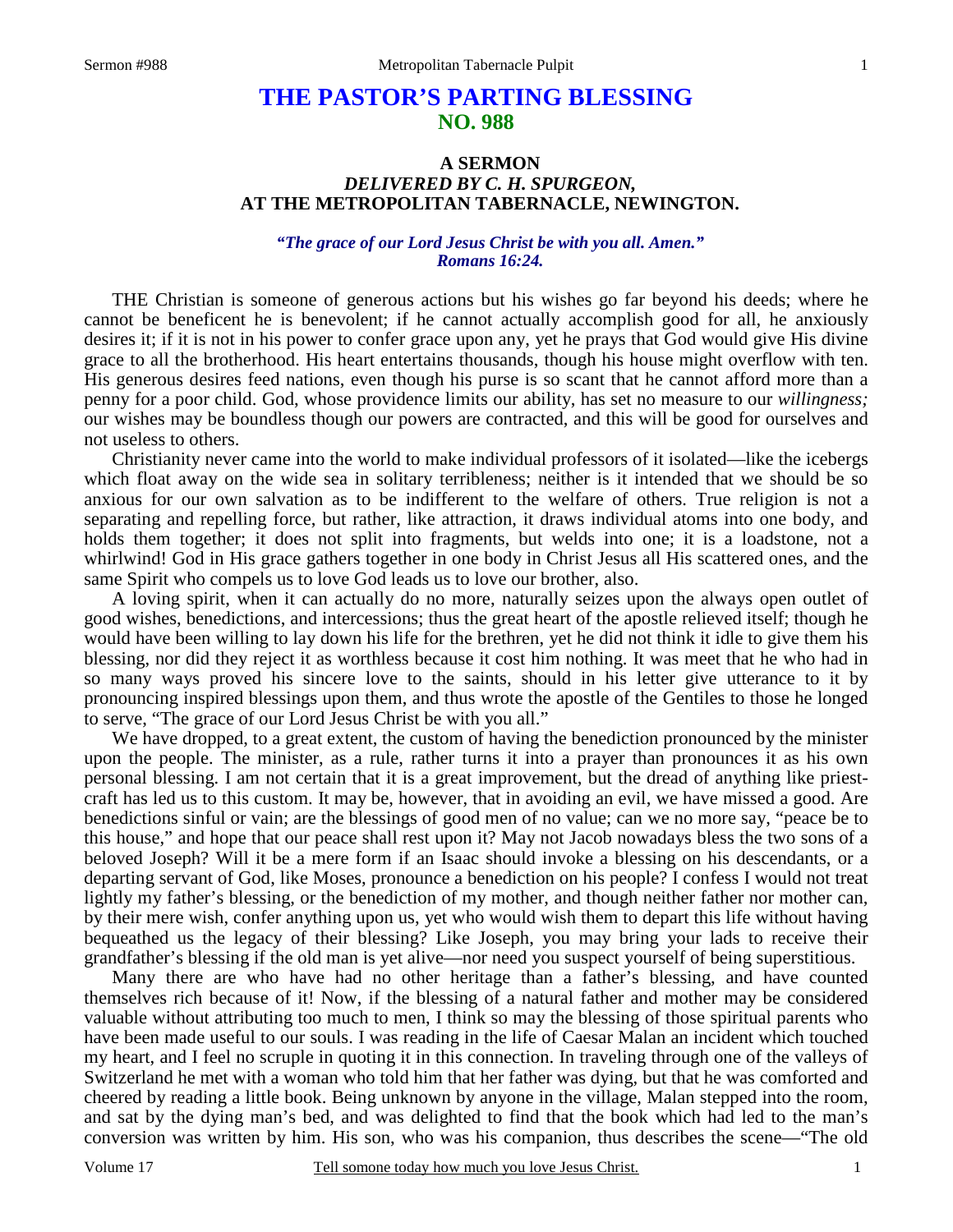man exclaimed, 'Ah, had I not been aged and infirm, I should long ago have gone there to see the good Mr. Malan. Look here, sir, you cannot think how earnestly I have entreated the Lord that I might see him before I died; for a long time I thought He would grant my desire, but I'm afraid I shall have to give it up.' "I stole a glance at my father, who was sitting silently looking at his hands. 'What is the name of the book you refer to?' he suddenly inquired as he raised his head. 'Stay,' was the reply, 'here it is, it's always by me,' and he drew from under his pillow a well-worn copy of one of the earliest editions of my father's hymns, and handed it to my father. 'Do you sing any of these, then?' asked my father as he turned over the leaves. 'Oh, Jeannette knows some of them; and she often sings them to me, and I derive pleasure and profit whenever I hear them,' adding, as though speaking to himself, 'If I could only see the dear gentleman who wrote those beautiful hymns; he must be a good Christian.' 'Listen, brother,' said my father, 'this young gentleman and I have just come from Geneva.' 'You have come from Geneva? Then perhaps you have seen Mr. Malan?' 'Certainly, I have. We all know him well, and I can assure you that if he were here he would remind you that he has only been a feeble and imperfect instrument of good to you, and he would speak to you, above all, not of himself, a poor sinner as you are, but of the eternal grace and perfection of our blessed Lord.' "The conversation lasted a few moments longer. My father prayed. Then, when we had sung together one of the hymns which Jeannette knew, he prepared to leave, telling her that he was to preach the next day, Sunday, at Motiers. When he had got to the door, however, he stopped. And returning once more to the bed where the old man was lying with folded hands, said to him with emotion, 'My Father, God Himself, to whom you will so soon depart, has granted your prayer; I am Malan of Geneva, your brother in the faith of the blessed Savior.' "The poor old man fixed his streaming eyes upon him in a long and ardent gaze, and slowly raising his trembling hands, exclaimed, 'Bless me, bless me before I die! You, whom I have so long prayed God to send to me, bless me now that I have had the joy of seeing you.' falling on his knees at the bedside, my father replied, in tones which betrayed his deep feeling, 'You ought rather to bless me, for you are old enough to be my father; but all blessing comes from God alone. Let us once more ask it of Him together.' And folding in his arms the lowly brother, whom he felt he should never see again till they met in the better country, my father invoked upon him, 'the peace which Jesus gives,' and we left the hamlet."

 I am ready to confess that there are those to whom I look with the same respect; without the slightest worship of men or care about mental attainments, or mere office; I recognize those from whom I would gladly receive a blessing. Priest-craft assumes to be the divinely appointed channel of communicating with heaven, and this monstrous presence is so abominable that we would sooner have the curse than the blessing of a man hardened to such lies! But men who live near to God and have power with Him in prayer, do, without assuming it, become by their prayers and fervent wishes the means of procuring many blessings for those whom they bear upon their hearts. I have even now ringing in my ears, the fervent benediction of a venerable minister whose daily prayers for me, and reading of my sermons, compelled him to make a considerable journey that he might in person pronounce a blessing upon my head. Job thought it no little thing that the blessing of him that was ready to perish came upon him or that when the eyes saw him, they blessed him. Good men, in their benedictions, are moved to give us something more than words—for they mean what they say, and they appeal to heaven to make true their wishes, and their wishes, being prayers minted in another form, become current coin of the realm, and greatly enrich us, for they bear the approving stamp of heaven upon them.

I look upon the apostle's words, though they are venerable with years, as dropping heaven's own dew upon us tonight! I hear their mellow tones ringing all along the centuries, and scattering blessings right through the ages! Their music is not silent, nor is it impotent at this hour—"The grace of our Lord Jesus Christ be with *you* all" is Paul's present and always new blessing. He being dead yet speaks, and his Lord yet hears his holy prayer! Long has the benediction lain in the epistle like the wheat in the Egyptian catacomb, but there is vitality in it yet! Lo, it buds and brings forth good to us after the lapse of 18 centuries! May every one of us feel unction from the Lord attending these words; may the apostle bless us now, yes, better the apostle and High Priest of our profession pronounce anew this benediction over us!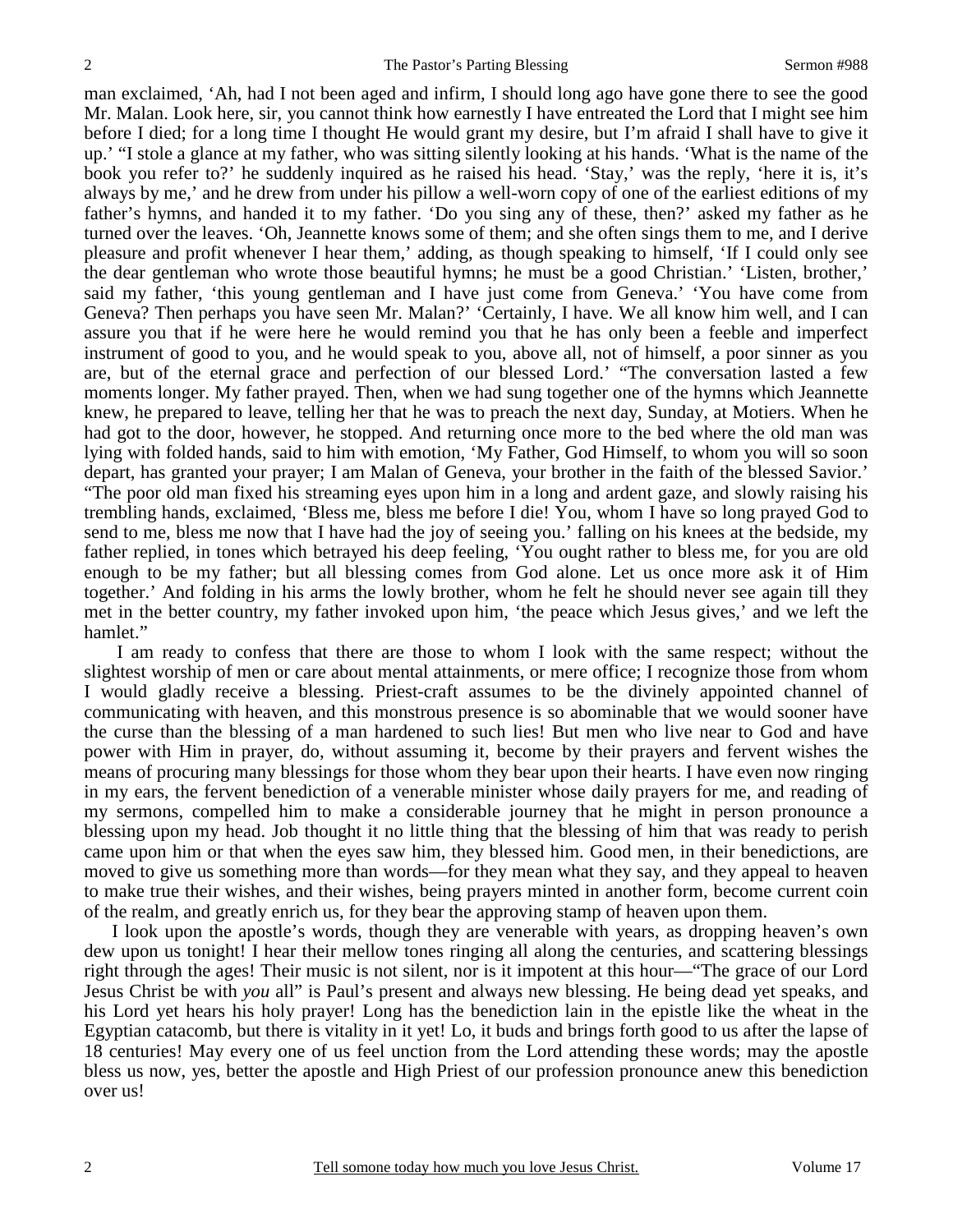3

Let us now analyze the text itself. The first thing we will speak upon is this—*what is meant by the grace of our Lord Jesus Christ?* Secondly, *with whom is it to be?*—the apostle says, "Be with you all." And thirdly, *and what will be the effect if it being with us all?*

**I.** Let us first inquire WHAT IS THE GRACE OF OUR LORD JESUS CHRIST WHICH THE APOSTLE WOULD HAVE TO BE WITH US ALL? He repeats the expression verbatim in his epistles to the Corinthians, and to the Philippians, and also in his second letter to the Thessalonians. He closes each of these epistles with precisely the same benediction; therefore he felt it to be fitting and weighty. Does he mean by this, "grace of our Lord Jesus Christ," *the grace which was revealed in Christ the Savior?* That grace of God which shone in the gift of a Savior to the sons of men? That grace which was displayed in the coming of Christ to be bone of our bone, and flesh of our flesh? Does he mean that which was manifest in the whole life of Christ on earth, was revealed especially in the death of Christ, and which is still to be seen since His resurrection and ascension in His intercession, and in His standing as our representative before the Father's throne? Grace was gloriously revealed in the person of Christ when He became the incarnate God, and none can consider Him as uniting in one person God and man without discerning much love, and perceiving that it was meant to make way for still more clear displays of mercy. Does not the benediction desire for us a part in the blessing which lies couched in the Messiah's person, in whom all nations are blessed?

Does the apostle mean *the grace which comes to us through Christ* as well as that which is shown to us *in* Christ? Our Lord, as it were, took out of the riverbed of grace the great rock which blocked up the water courses, and now along the wide and open channel—

# *"Immortal joys come streaming down, Joys like His griefs, immense, unknown."*

Christ did not create the Father's love to us—the elect were loved of God before all worlds, and Christ is the *gift* of that love, not the *cause* of it. Calvary did not procure the Father's love to us, but the love of God towards us could not, by reason of our sins, and the penalty due, come to us so as to be enjoyed by us; it could not bring to us the blessings which we now possess until Jesus had finished transgression, and made an end of sin. Both the grace implied in the sending of the Messiah, and the grace which flows to us through Him, are here intended.

Does the apostle also mean *the grace which comes to us* WITH *Christ?*—by which I mean those peculiar blessings which come to souls who abide in Christ, who commune with Him, walk with Him, work for Him, and are raised up together, and made to sit together in heavenly places in Him. They are not only saved, but something more; they are not drowning men barely landed on the shore, and hardly possessed of life; they have life abundantly; they walk in the light of God's countenance, and go from strength to strength. If so, there is an exquisite sweetness of meaning in his benediction; may it be richly fulfilled in each of us; may our union to Jesus be so clearly apprehended that we may experience no stinted measure of vital energy, but rather may be filled with all the fullness of God. Surely Paul means nothing less than this!

But he intended more, for his is no stingy invocation. Grace *in* Christ, grace *through* Christ, and grace *with* Christ—put these together, and even then you have not grasped the whole of it! He desires for us *all the grace that is in anyway connected with Christ,* for you will have remarked that in the close of the second of Corinthians, where he gives the same benediction, he extends it, "The grace of the Lord Jesus Christ, *and the love of God, and the communion of the Holy Spirit* be with you all." Here he gives it the shorter form, but he, doubtless, intended it to comprehend all the rest. He really wishes that the one comprehensive blessing of the divine unity—even all the triple blessing of the sacred Trinity—may abide with all those who by faith were one with Christ, and therefore were beloved of the apostolic soul. "The grace of our Lord Jesus Christ" then includes all the grace secured to us in the everlasting covenant. In many of his epistles the apostle sums up with a shorter word than our text, and yet in some respects a fuller one, *"grace be with you all*.*"* You have this in Colossians, in the first epistle to Timothy, in Titus, and in Hebrews. He says, "Grace be with you all," without mentioning any person of the Godhead. So that "the grace of our Lord Jesus Christ" is synonymous with grace as such, and comprehends all the various displays of grace which in other passages of Scripture referred to the various persons of the Godhead. He wishes the saints all the grace they need, all the grace they can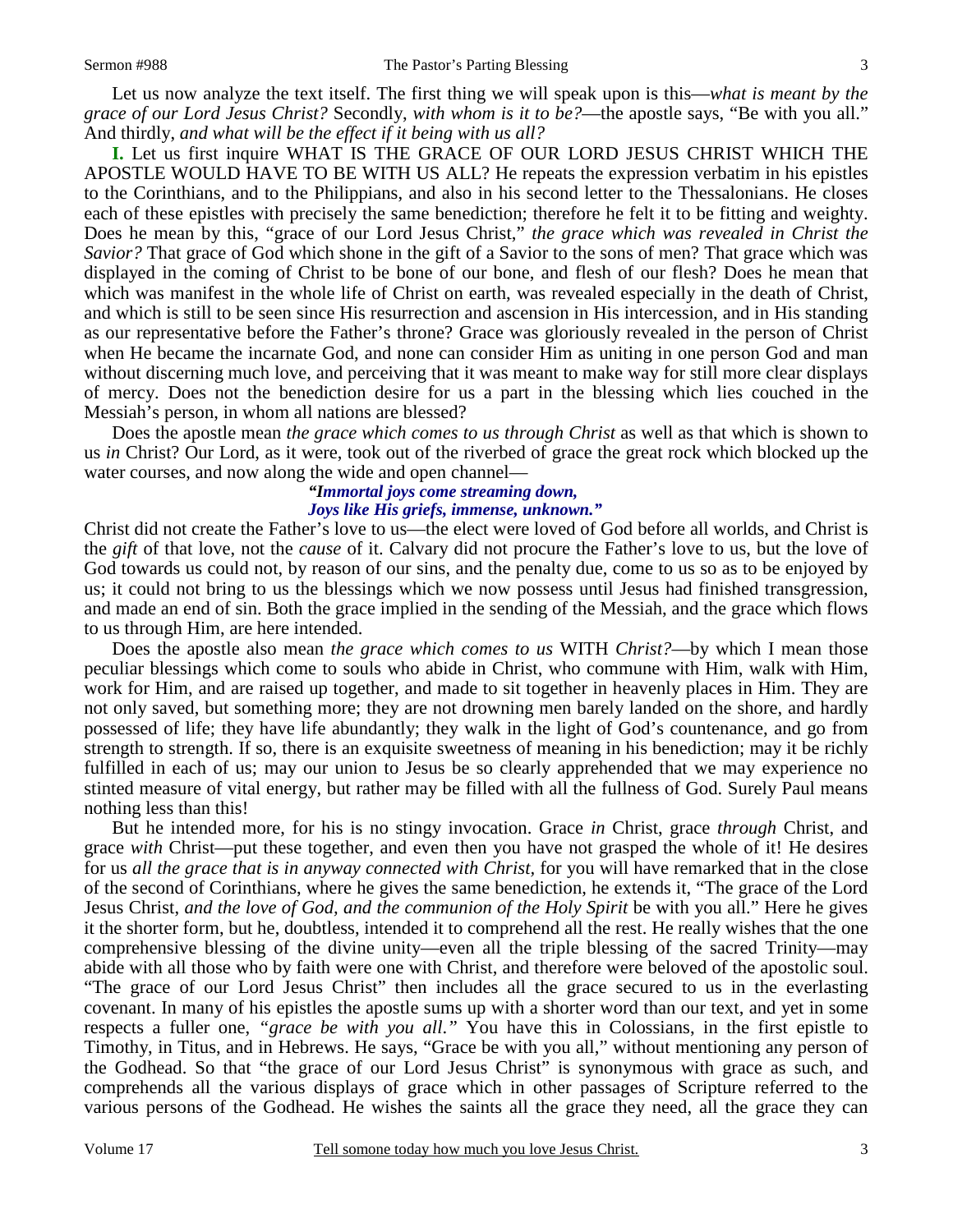desire, all the grace the Infinite God can give. How truly do I echo his great prayer that all grace may be with you all!

Coming more closely to particulars, when it is the desire of our heart that the grace of our Lord Jesus Christ may be with you all, we mean, first, *may the love of Jesus Christ be with you, and may you know that you have it*. May it be so with you that you may distinctly and beyond all doubt know that Jesus loves you, and the fact being ascertained, may you drink deep into the fullness of its meaning. May you be ravished with the assurance that the ever-blessed Son of God has set His affection upon you, has loved you from before the foundation of the world, loves you now even as the Father loves Him, and will love you when heaven and earth shall, like a scroll, be rolled up, and like an outworn vesture be put away. O that you all might be in such a condition that the love of Christ might shine full into your souls—a noon-tide without a solitary cloud, a summer without a single blight. May you know for sure, by the witness of the Holy Spirit, that you have passed from death unto life, and that the love of God is shed abroad within your souls! What a happy church would it be were all the members in such a condition; but, alas, we see one fearful, another doubting, and a third declining; here is one living at a distance from Christ, and another saying, "O that I knew where I might find Him!" May the grace of our Lord Jesus Christ, in the sense of a conscious enjoyment of His love be the habitual possession of your heart and mind.

Paul intends also as much as this—*may the mercy as well as the love of our Lord Jesus Christ be with you!* May that mercy be shown to you by the full pardon of all your sins, and your knowledge that they are pardoned. May your conscience be purged from dead works, and not merely cleansed, but cleansed so that you may know it to be clean; the great mercy is to have no suspicion that sin is left upon you, but to be certain that every transgression of every sort has been forever put away through the precious blood which cleanses from all sin. Alas, there are many Christians who, even in their prayers, do not appear to understand or distinguish between themselves and the unconverted. I believe it to be our duty to ask for God's pardon every day. Our Lord in the model prayer teaches us to say, "Forgive us our trespasses as we forgive them who trespass against us." But we should not confuse that petition of a child to its father, with the first supplication for pardon which befitted us as aliens before we were brought near. As guilty sinners we stood before the Judge, but now we are no longer criminals, for there is now no condemnation to them who are in Christ Jesus. We need not say with Peter in his enthusiastic folly, "Wash not my feet only, but also my hands, and my head," for the Master tells us that we have been washed and are clean and therefore we need only to wash our feet, for we are, in Him, clean every whit. May you not, therefore, come before Him with what is too often used as a mere parrot cry, "Lord, have mercy upon us miserable sinners." If you believers are miserable sinners, you ought not to be; you are sinners, but you ought not to be miserable. You have been forgiven; you are justified by faith in Christ Jesus. Is all this nothing? How can you ignore it and still speak of yourself as you would have spoken before you were saved? Is the Lord's pardon nothing that you still complain of being condemned? Do you despise the divine forgiveness? You are a child of God, and do you still use the language of a slave, and feel no liberty in your soul? I fear that what is imagined to be humility is a mingle-mangle of hypocrisy and unbelief! If you are saved, it is sheer cant to call yourself a miserable sinner! You ought to be one of the happiest of beings, and rejoice that the mercy of our Lord Jesus Christ abides with you!

Furthermore, beloved, *may you constantly be the subjects of Christ's work;* that will give yet another meaning to this benediction. The Lord Jesus Christ, by His Spirit, is daily carrying on in believers a purifying work, for He sits as a refiner, and He purifies the sons of Levi; He is like a refiner's fire, and like fullers' soap. Let us pray that however trying it may be to us, and whatever rough providences it may involve, the grace of our Lord Jesus Christ may be with us all in this respect. May our prayer be, "Refining fire, go through my heart!" Let the winnowing fan be used; let our chaff be driven away there is not a particle of it we would wish to retain. We desire to be sanctified—spirit, soul, and body, through Him who leads His people outside the camp that they may be separated unto Him. May we walk in the light of God as He is in the light, and so have fellowship one with another, and may the blood of Jesus Christ, God's dear Son, cleanse us from all sin.

May the benediction rest upon you also in another manner; may you, brothers and sisters, *be possessors of Christ's peace*. One of the benedictions frequently used by the apostle expressly mentions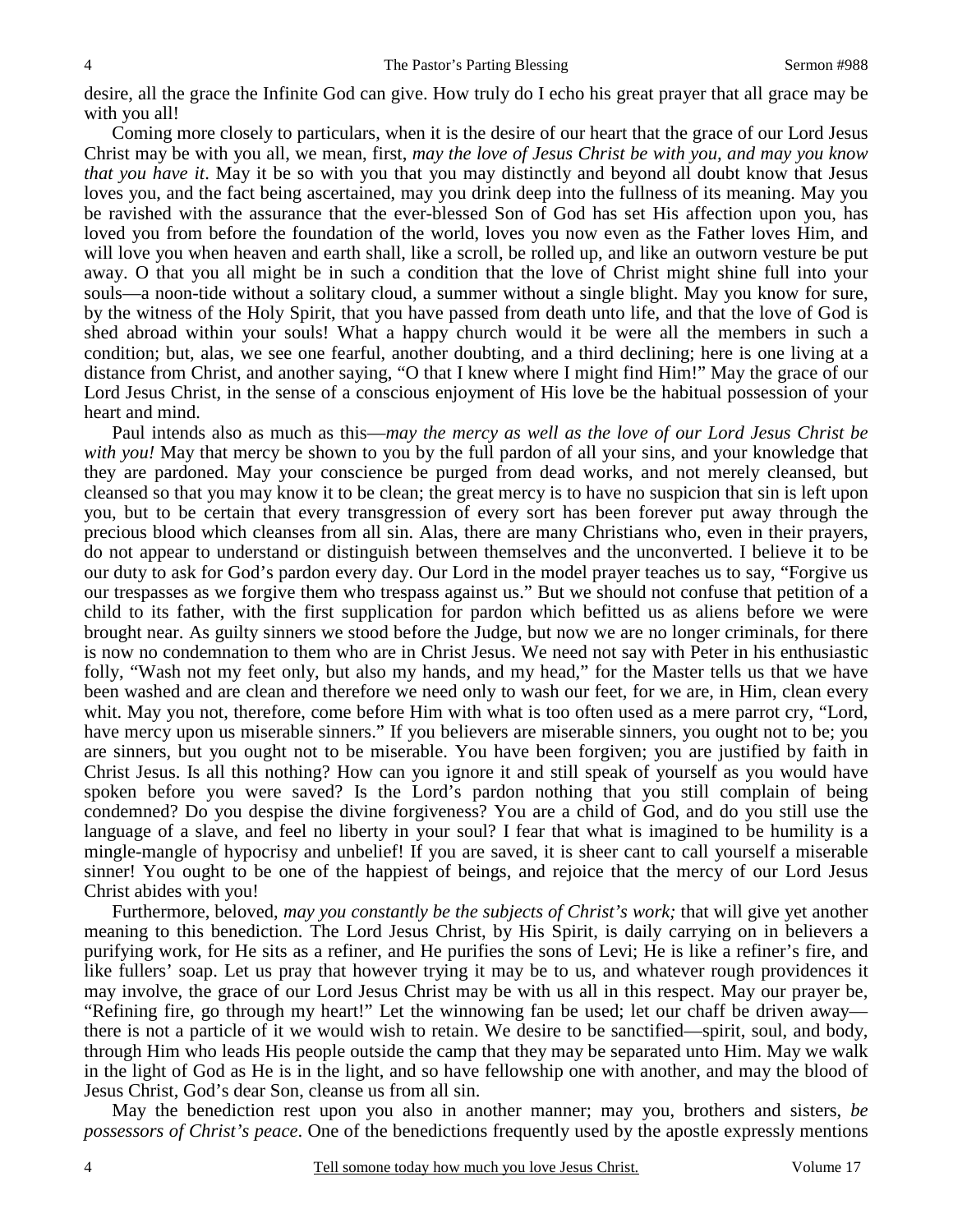peace. "Grace, mercy, and peace be with you." Where Christ is, peace reigns within. He is the peacemaker, yes, peace itself! Conscience is quieted, the heart rests in God, the whole man casts anchor—the boat has reached its haven when it has come to the Well-Beloved. O that you may enjoy this grace of Christ, for it was His prerogative to say, "Peace I leave with you, My peace I give unto you." It was His delight to pronounce upon His disciples the word, "Peace be unto you." May the peace of God, which passes all understanding, keep your hearts and minds by Christ Jesus. If you are troubled with family concerns, may you roll your burden upon the Lord, and find rest, or if you are vexed about your past transgressions, may you confess the sin unto the Lord and hear His blood speak peace to your soul. Whatever it is that troubles you, may He comfort you, and give you His peace—the deep, unruffled calm which reigns in His own bosom. If there is one gem of grace which, beyond all others, especially belongs to the Lord Jesus, it is the lovely pearl of peace. He is the Lord and giver of peace, the Prince of Peace, and the Messenger of the covenant of peace. Brothers and sisters, may we live in His peace with God, with men, and with ourselves. We all say "Amen" to that prayer!

Would not Paul also desire for us *that we may exhibit in ourselves the grace which shone so brightly in Christ, and was seen by men and angels to the glory of God the Father?* You will never have grace, dear friends, in the same measure as the Lord Jesus had it (rather let me correct myself, for He had grace without measure), but you may receive and exhibit the same grace in your measure. O that you and I may have a high degree of it! Grace displayed itself in the Lord Jesus in a character absolutely perfect, in which not one of the virtues was absent or exaggerated, and in which not a single fault could be found. You can depict the character of John, for a prominent excellence is visible; you can describe the characteristics of Peter; you can give an idea of Paul—for each of these is like a separate gem, and each one has its own special brightness and color; and I may add each one has their own peculiar *flaws!* But when you come to the altogether lovely One, your descriptive powers fail you, for He is like the high priest's breastplate in which all the jewels met in harmony! The excellences of all the excellent are in Him, and none of the flaws; in Him all perfections meet to make up one perfection; all the spices, the myrrh, the aloes, the cassia, the sweet cinnamon, and whatever else may be grateful to God, and to holy men—all these divinely compounded with the art of the apothecary, and well-balanced as to the proportions are to be found in one rare anointing oil upon the person of our Well-Beloved! O may that grace be with you which was poured upon our glorious Head, and continues to distil to the skirts of His priestly garments! May His sacred unction anoint and perfume us all! It was poured on Jesus that it might drop on us; He received this fullness that we might receive out of Him grace for grace. He does not possess grace that He may store it up for Himself, for He needs it not, but He has all fullness in Himself on purpose for us that we may partake of it both now and forever. O that we may manifest it in our lives both public and private, in the emotions of our hearts, and the words of our mouths! May men in all the actions of our lives observe that we are heirs of grace by our gracious conversation, knowing us as a tree is known by its fruit; may this grace be in you, and abound that you may not be barren or unprofitable.

I am far from having brought out all the various shades of meaning which lie within this ancient benediction, for as the Holy Spirit, like the sun, shines on this crystal text, it flashes with all the colors of the rainbow; it is a very full, rich, and large benediction. Even Aaron himself could not pronounce a fuller blessing. The Lord grant it to every one of you, according to the riches of His glory by Christ Jesus!

**II.** Secondly, WITH WHOM IS THIS GRACE TO BE? "With you all." The apostle meant with all the saints; he did not actually limit it in words to the saints, but he evidently intended to be so understood, for he was writing "to all that are in Rome, beloved of God, called to be saints," and to them he said, "grace be with you all." We will not go beyond the apostolic wish, neither will we stop short of it. This moment I say to you, "the grace of our Lord Jesus Christ be with *you* all"—with all the members of this church, and all my fellow servants in Christ Jesus. The same grace be with all the churches, with all the chosen of God in every land; but at the present I may be permitted to utter this as my personal and special wish for you, my beloved flock at this time, when for a season I shall be absent from you. The demands of health call me away, and what shall I leave with you, my dear companions, my own children, my reverend elder brothers, my beloved fellow soldiers? What better word shall be the last to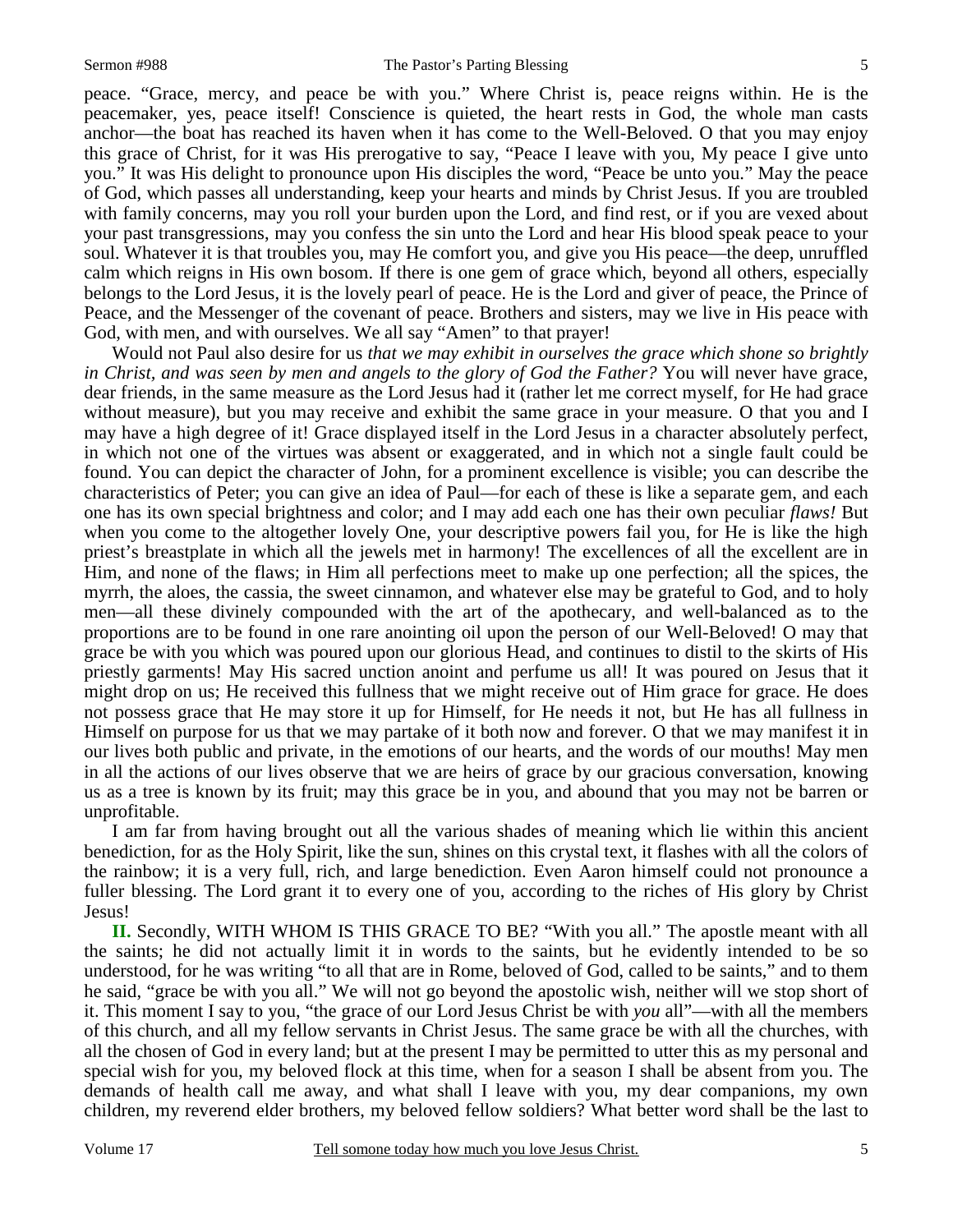salute your ears from my lips till I return to you? How can my affection frame a fitter utterance than that which fell from Paul's pen, when he added to the apostolic benediction his own personal love, and wrote to the Corinthians, *"The grace of our Lord Jesus Christ be with you; my love be with you all in Christ Jesus"?*

Now, why with you all? Is it not *because you all need it?* There is not one among you who can do without the grace of our Lord Jesus Christ. You experienced Christians are greatly in danger when you think your mountain stands firm and will never be moved! You wise and intelligent believers are in sore peril when you dream that you can battle with error apart from your Master! Conscious weakness is our true strength; "When I am weak then am I strong." The boldest, bravest, wisest, most judicious, and most experienced among you need the grace of our Lord Jesus Christ, and certainly the babes in grace and the weaklings of the flock require it no less. More delightful, still, is it to remember that *you all may have it!* You all, having believed in Jesus, have Him to be your own, and you may surely have His grace; He who gave you Christ has virtually given you all the grace that is in Christ Jesus; indeed, we know from the best authority that grace was given us in Christ Jesus before the world began!

And, beloved, *there is no grace which you may not have; no grace which you ought to be content to go without*. If a line should be drawn in Christian experience, and a decree should be passed that suchand-such a Christian should never advance beyond that mark, you might feel very unhappy. And yet some of you have drawn such a line for yourselves—and you are *not* unhappy! It is grievous to see how we stunt and dwarf ourselves—and appear to be content with a very poor and feeble form of spiritual life. May the Holy Spirit breathe into your hearts a higher ambition, for rest assured if you do not possess the whole land of Canaan, it is because you are too idle to drive out the Hivites and Jebusites, for there is not one of all the clans but what you may conquer, though they have chariots of iron! There is not a brook that runs with milk and honey but you may drink of it—if you have but faith and prayer enough to win it for yourselves. He gives more grace—seek to enjoy it!

My dear brethren in office, my esteemed deacons and elders, I pray that you may have the grace of our Lord Jesus Christ abundantly so that you may walk before us as becomes fathers in Israel, that you may be examples to the flock, that none of the weaker sort may see in you any occasion of stumbling, but much that may lead them forward in the divine life. You who are especially the workers among us, you Sunday school teachers, you who have the conduct of our adult classes, you who preach for the Master in the streets, or go from house to house with your tracts—I pray that the grace of our Lord Jesus be with you all! Whatever your form of work may be, it will come to nothing without His grace; but you may have it, and I pray you are not content unless you possess it abundantly.

Among you there are members of the church who are very poor; there are, in proportion, probably poorer among us than in another church of our order and standing. For this I devoutly thank God, for I can hardly conceive a church to be rich in grace which has not in it many of the Lord's poor! And this I pray, that the grace of our Lord Jesus Christ may be with you who are the sons and daughters of poverty, to enable you to be patient, to sanctify your trials, to make your homes bright with the presence of the Lord, and to keep you from envy and murmuring. May your rooms be palaces to you because the King visits you and feasts you with His love!

May that same grace, however, be with the few among us who may be said to be rich—for how much grace do the wealthy require, that they may be kept from the temptations which beset their position, and may be delivered from the cankering influence of riches?

May the grace of our Lord Jesus Christ be with you, my brothers and sisters, that, consecrating your substance habitually to Christ, it may bring with it many comforts to your souls as well as to your bodies. And may the grace of our Lord Jesus Christ be with you, dear brothers and sisters who are ripening for heaven; may it be light with you at eventide, and may your rest be glorious! Though near to glory, you know right well that you are still dependent upon grace, and I trust you will abundantly enjoy it. May the grace of our Lord Jesus Christ be with you, young beginners who have just put on the harness; may you live long in the Christian church, and serve your Master well! Amid the temptations of youth, and the trials of manhood, may you stand fast and glorify your Lord!

Some of you are strong in the Lord and in the power of His might. May the grace of our Lord Jesus Christ be with you to keep you strong; if you have trod down strength, and have had the hind's feet with which you have stood upon your high places, may you never lose your position, but maintain your joy!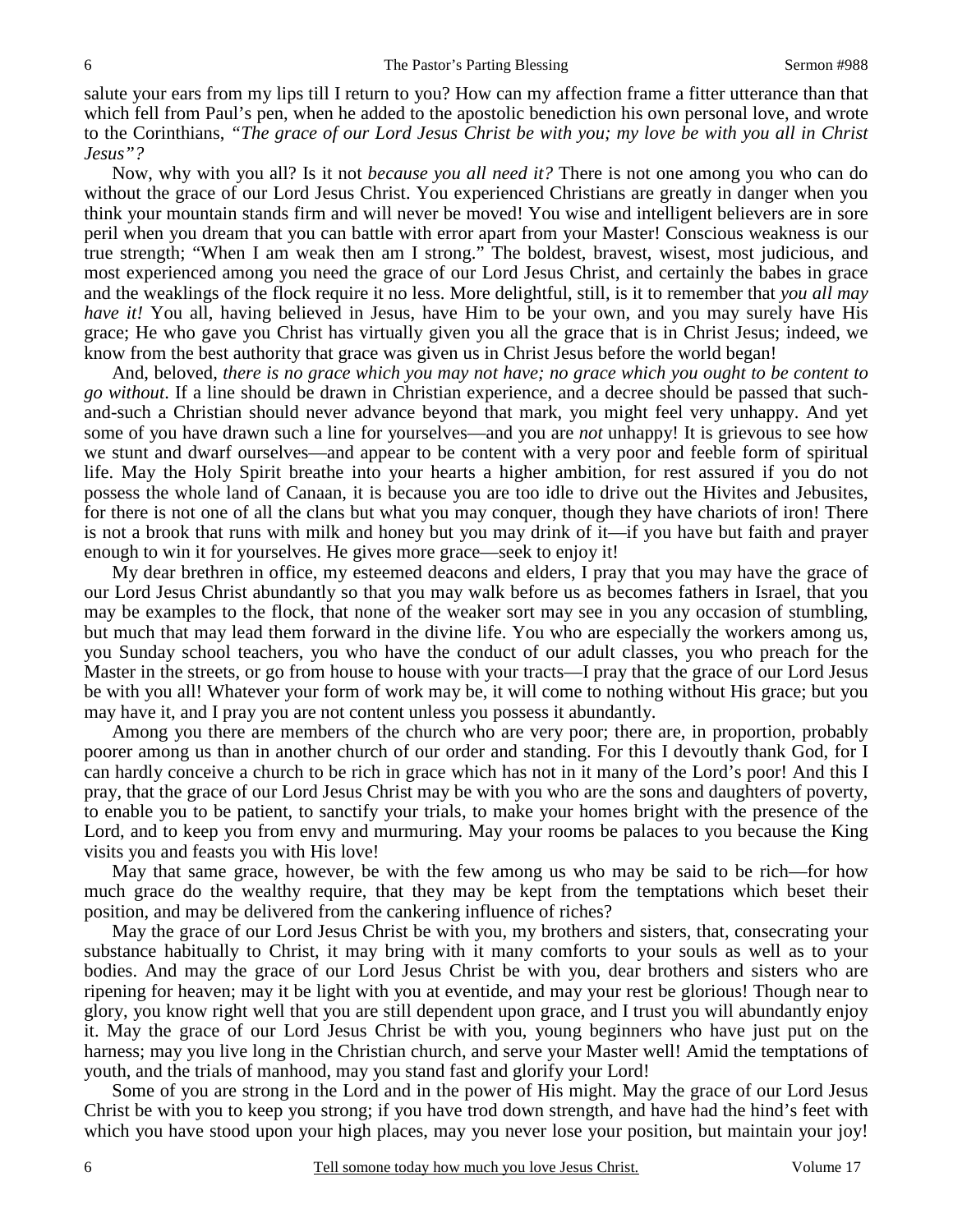And as for you who doubt and fear, the timid ones of the flock—may the grace of our Lord Jesus Christ be with you, too, for He carries the lambs in His bosom, and does gently lead those who are with young. A bruised reed He will not break, and the smoking flax He will not quench.

While I make the benediction thus as large as the apostle did, let me remind you very affectionately that there *is a limit* to it. He is speaking to the saints, and to none else. Have you noticed the form this benediction takes in the epistle to Philemon, and in the epistle to the Galatians? There the apostle puts it thus, "The grace of our Lord Jesus Christ be with your spirit." It is only meant, then, for spiritualminded men and women: for such as have been born-again of the Holy Spirit. Jesus Christ cannot be with the carnal; He will not give the blessing of His presence to those who mind earthly things; when you have been born-again, you will understand the grace of our Lord Jesus Christ, but not till then. May that gracious work of regeneration be worked in every soul here! The apostle limits it, again, in his epistle to the Ephesians. He there utters a desire that the grace of our Lord Jesus Christ may be with "all them who love our Lord Jesus Christ in sincerity." You cannot expect the blessing of Christ to abide with you if you are hypocritical, or formal, or self-deceived! Sincerity is a necessary index of the grace of Christ being with you! Do you, dear hearer, love Jesus Christ in sincerity? If you do, may His grace be with you!

One other limit the apostle gives. Let me read it to you. I can never read these words either in public or in private without a conscious shudder, but they demand an attentive consideration by us all. You will find them at the close of the first Epistle to the Corinthians: "The salutation of me, Paul, with my own hand. If any man loves not the Lord Jesus Christ, let him be Anathema Maranatha. The grace of our Lord Jesus Christ be with you." What a limitation is this! He pronounces a *solemn curse upon those whom he feels he cannot bless,* because they are so base as not to love the infinitely loving Jesus. "If any man loves not the Lord Jesus Christ, let him be accursed when the Lord comes," for that is the meaning of the words, "Anathema Maranatha"—"cursed when the Lord comes" or, "As surely cursed as the Lord comes." Whoever, then, loves not Christ is cursed! Oh, God, save us all from a curse so well-deserved, for not to love such a generous Savior; not to love One so lovely and so gracious; not to love one who loved His enemies, and laid down His life for sinners, is in itself to be accursed! That spirit is withered already, Savior, that loves You not; to be able to withhold its affections from so lovely an object is, in itself, a doom. God save you from it! May there not be one among you here upon whom that curse may come, but "may the grace of our Lord Jesus Christ be with you all."

**III.** And now as this must serve for my parting word for some little time, let me explain, in the third place, what will be THE RESULT TO YOU IF THE GRACE OF OUR LORD JESUS CHRIST IS WITH YOU ALL.

First, there *will be a blessed consequence to you God-ward*. As you have this grace of Christ in you, you will love God better; you will seek His face more often; you will pray with more confidence, and more vehemence. You could not have the grace of Christ without being much in prayer, for this eminently distinguished His character. If you have the grace of Christ, you will walk with God, even as He did. Your communion with the Father will be closer then before; it will be less interrupted; it will become thorough. O that I might see a church made up wholly of saints who live in habitual communion with God! I know it is not so with all in this church; I know there are many out of our four thousand members who walk with God, but I mourn that there are others who follow afar off. May this affectionately-intended remark raise in each heart the personal inquiry, "Lord, is it I?" And if your hearts condemn any of you, may the grace of our Lord Jesus Christ be with you most effectually that you may amend your ways.

The next beneficial effect *will extend to your fellow church members*. If you have the grace of our Lord Jesus Christ with you, you will love each other fervently with a pure heart; you will have compassion, one towards another. No one will seek his own, but every man his brother's or sister's benefit. Suspicion, harsh judgment, envy, and jealousy will cease; gossiping and foolish talking will come to an end. Alas, how much these things abound, and what sorrow they cause! When the grace of our Lord Jesus Christ is with us, our speech will be to edification; we shall esteem others better than ourselves; we shall rather see their excellences than their faults, while we shall each strive which can be of most service to the rest. "Behold, how good and how pleasant it is for brothers and sisters to dwell

7